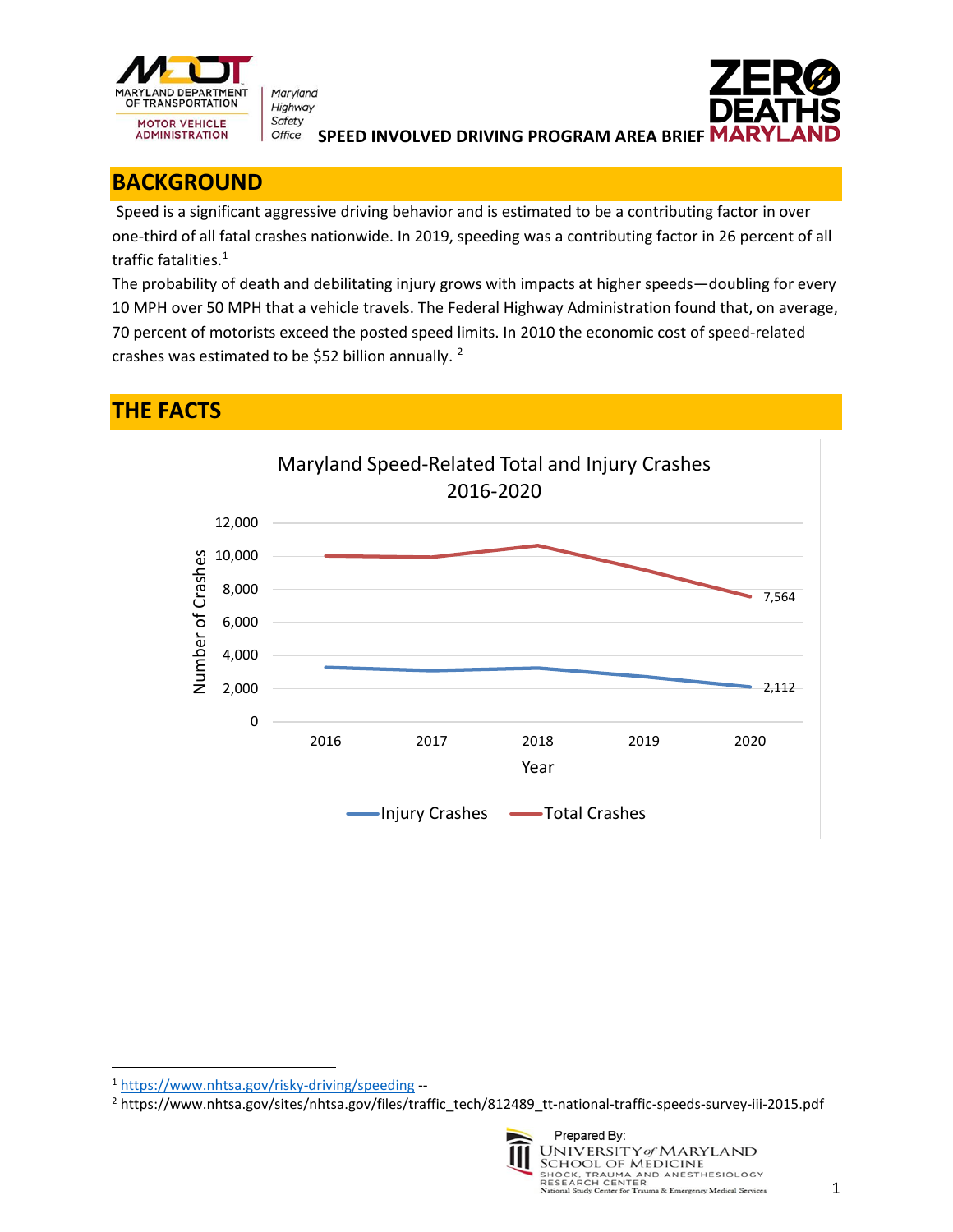

Maryland Highway Safety Office



**SPEED INVOLVED DRIVING PROGRAM AREA BRIEF** 



- **Motor vehicle crashes are a huge threat to public health**. Motor vehicle crashes continue to be a leading cause of death in the United States<sup>[3](#page-1-0)</sup>. In 2019, approximately 6.8 million crashes were reported; approximately 29 percent resulted in an injury or fatality<sup>[4](#page-1-1)</sup>.
- **The number of speed-involved[5](#page-1-2) crashes in the State has fluctuated between 2016 and 2020.** There were an average of nearly 9,500 crashes related to speed between 2016 and 2020 in Maryland, ranging from a high of 10,651 crashes in 2018 to a low of 7,564 in 2020. **[6](#page-1-3)** The number of injury crashes followed a similar trajectory. The number of speed-related crashes that resulted in death, however, reached a five year high of 101 crashes with 110 fatalities in 2020.

<span id="page-1-3"></span><span id="page-1-2"></span><sup>5</sup> **Speed-involved Crashes** – At least one driver in the crash was reported to be speeding, defined by having values of either Exceeded Speed Limit or Too Fast for Conditions in the first or second contributing circumstance fields. <sup>6</sup> In 2020, the world experienced the COVID-19 pandemic which contributed to significant changes in roadway travel and driver behavior. Reduced vehicle miles traveled and open roadways resulted in an increase in speed and other risky driving behaviors. Consequently, 573 people died in traffic-related crashes on Maryland's roads, representing an increase of more than seven percent from the previous year's total of 535, with pedestrian and bicycle fatalities comprising over one-quarter of the State's roadway deaths. While overall fatalities increased in 2020, the reduced travel contributed to marked decreases for injury and overall crashes at the statewide and jurisdictional level. Therefore, this anomalous year must be considered when drawing conclusions based on the use of 2020 crash data to evaluate highway safety programs and trends.



<span id="page-1-0"></span><sup>3</sup> CDC National Vital Statistics Reports – 10 Leading Causes of Death, United States, 2018

<span id="page-1-1"></span><sup>4</sup> Motor Vehicle Crash Data Querying and Reporting All Motor Vehicle Crashes Years: 2015-2019. Report Generated: Thursday, January 20,2022 (10:39:20 AM).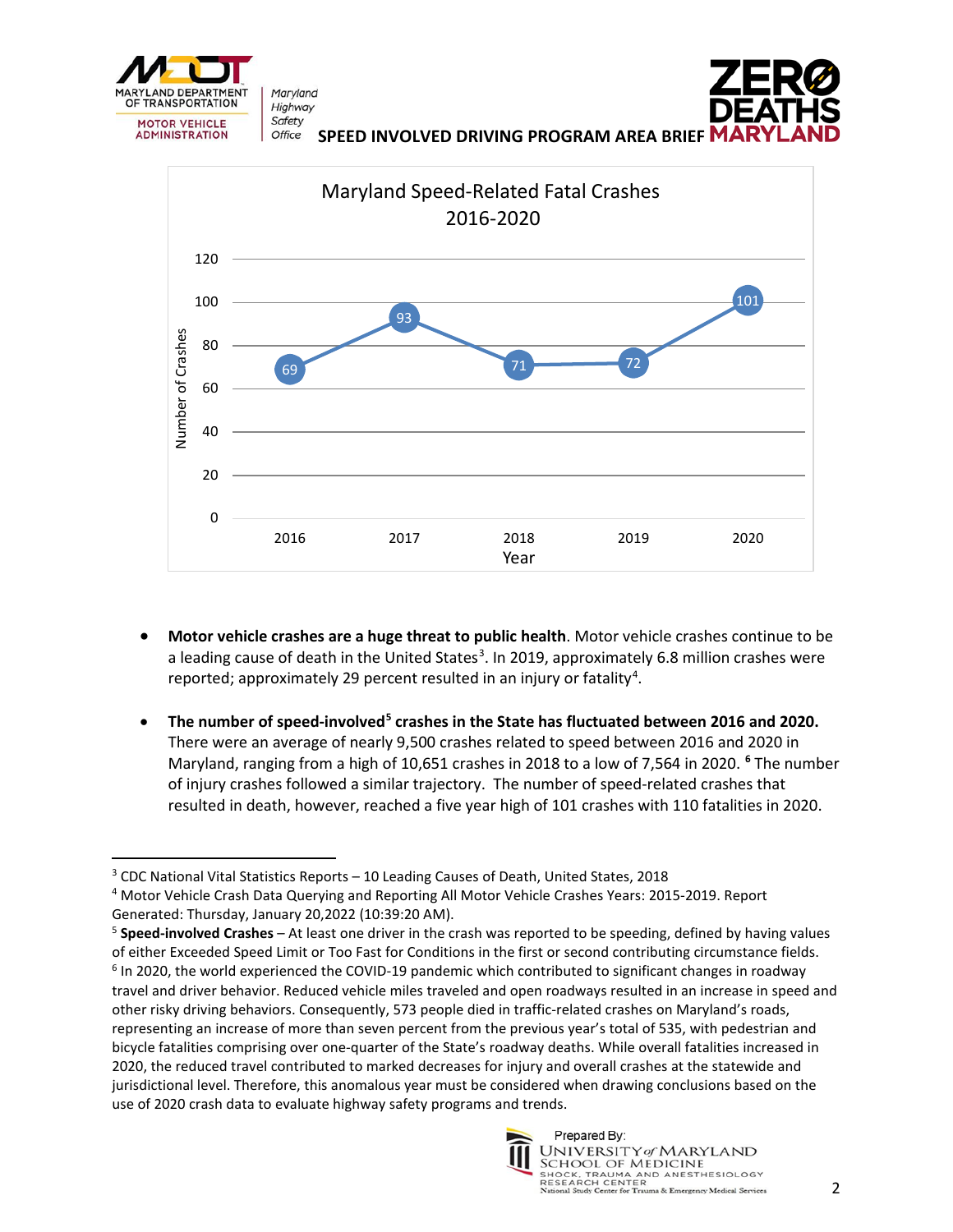



**SPEED INVOLVED DRIVING PROGRAM AREA BRIEF** 

These numbers represent 20 more crashes and 21 more fatalities than the 5-year reported average of 81 crashes and 89 fatalities.

- **Injuries and fatalities are high among speed involved crashes**. On average, all crashes resulting in injury or death accounted for approximately 29 percent of the total crashes in the State. However, among speed-related crashes, 32 percent resulted in an injury or fatality, amounting to, on average, nearly 3,000 injury and fatal crashes per year.
- **Metropolitan areas have the highest concentration of speed-related crashes**[7](#page-2-0) **.** Between 2016 and 2020, around 85 percent of all speed-related crashes occurred in the Baltimore and Washington metropolitan areas. On average, Baltimore County accounted for approximately 19 percent of Maryland's speed-related crashes. Nearly one-half of the speed-related fatal crashes in Maryland occurred in Prince George's County (17 percent), Baltimore County and Baltimore City (16 percent each).



<span id="page-2-0"></span><sup>2</sup>Baltimore Metropolitan area is comprised of Anne Arundel, Baltimore, Carroll, Harford, Howard and Queen Anne's Counties, and Baltimore City, as designated by the Baltimore Metropolitan Council. The Washington Metropolitan Area is defined as Charles, Frederick, Montgomery, and Prince George's Counties, as designated by the Metropolitan Washington Council of Governments.